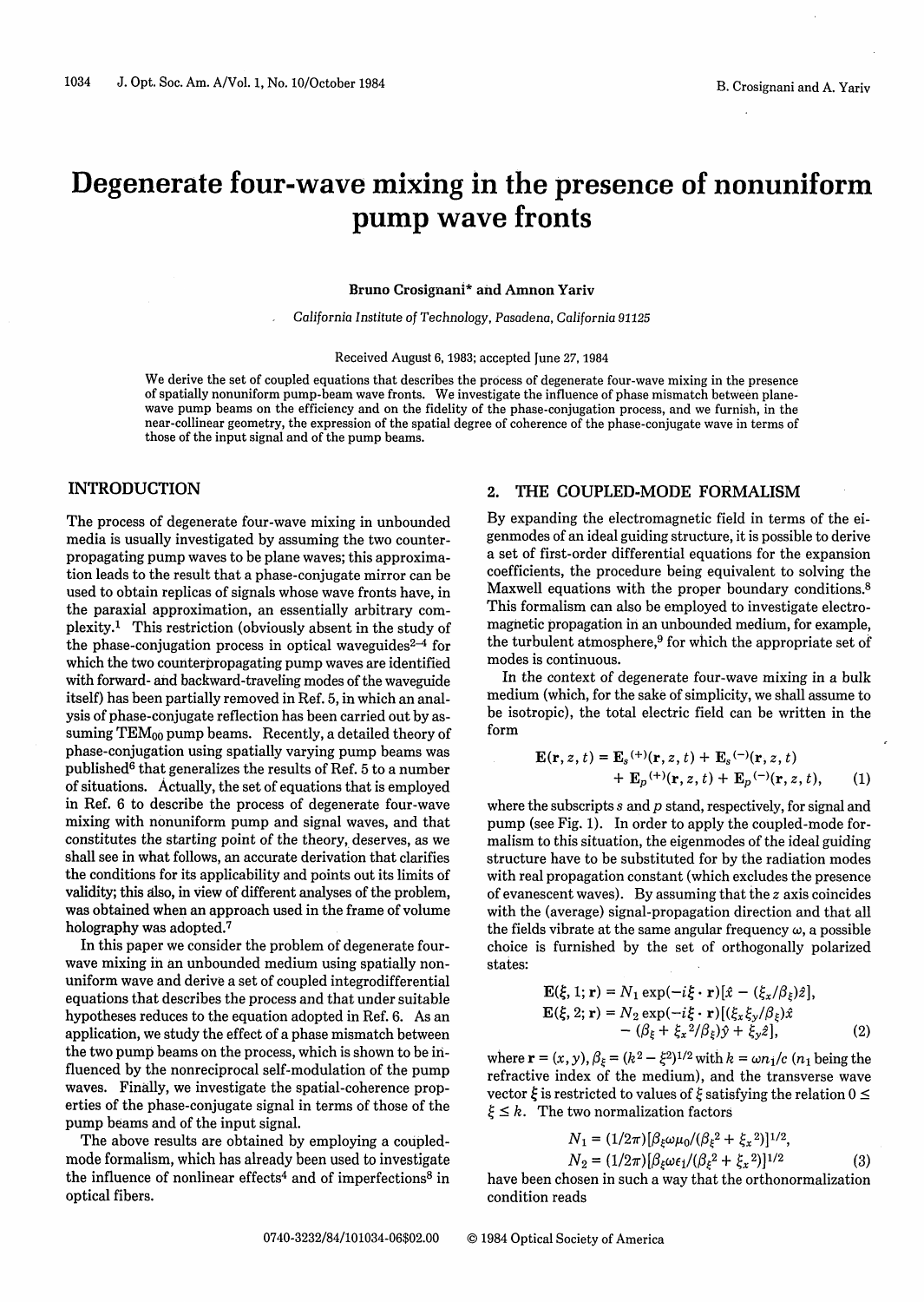

Fig. 1. Schematic geometry of degenerate four-wave mixing.

$$
\iint_{-\infty}^{+\infty} dr \hat{z} \cdot \mathbf{E}(\xi, \sigma; \mathbf{r}) \times \mathbf{H}^*(\xi', \sigma'; \mathbf{r}) = \delta^{(2)}(\xi - \xi') \delta_{\sigma \sigma'},
$$
  

$$
\sigma, \sigma' = 1, 2, \quad d\mathbf{r} \equiv dx dy, \quad (4)
$$

where  $\delta^{(2)}$  is the two-dimensional  $\delta$  function and  $\delta_{\sigma\sigma'}$  is the Kronecker symbol.

The analytic signal of the total electric field can now be expressed in the form

$$
\hat{\mathbf{E}}(\mathbf{r}, z, t) = \sum_{\sigma} \iint d\xi \mathbf{E}(\xi, \sigma; \mathbf{r}) [c^+(\xi, \sigma) \exp(i\omega t - i\beta_{\xi} z) + c^-(\xi, \sigma) \exp(i\omega t + i\beta_{\xi} z)], \tag{5}
$$

where the expansion coefficients  $c^{\pm}(\xi, \sigma)$  are independent of z. The same expansion can be employed to study propagation in a medium possessing a generic refractive index  $n(r, z)$ , the coefficients  $c^{\pm}(\xi, \sigma)$  becoming in this case dependent on z and obeying a set of coupled differential equations, which reads

$$
\frac{dc^{+}}{dz}(\xi, \sigma; z) = \sum_{\sigma'} \iint d\xi' \{K^{+,+}(\xi, \sigma; \xi', \sigma'; z) \times \exp[i(\beta_{\xi} - \beta_{\xi'}) z] c^{+}(\xi', \sigma'; z) + K^{+, -}(\xi, \sigma; \xi', \sigma'; z) \exp[i(\beta_{\xi} + \beta_{\xi'}) z] c^{-}(\xi', \sigma'; z) \}, \quad (6a)
$$

$$
\frac{dc^{-}}{dz}(\xi, \sigma; z) = \sum_{\sigma'} \iint d\xi' \{K^{-,+}(\xi, \sigma; \xi', \sigma'; z) \times \exp[-i(\beta_{\xi} + \beta_{\xi'})z]c^{+}(\xi', \sigma'; z) + K^{-,-}(\xi, \sigma; \xi', \sigma'; z) \exp[-i(\beta_{\xi} - \beta_{\xi'})z]c^{-}(\xi', \sigma'; z)\},
$$
\n(6b)

with

$$
K^{p,q}(\xi, \sigma; \xi', \sigma'; z) = pK(\xi, \sigma; \xi', \sigma'; z) + qk(\xi, \sigma; \xi', \sigma'; z),
$$
  
 
$$
p, q = +, -, (7)
$$

where

$$
K(\xi, \sigma; \xi', \sigma'; z) = (\omega \epsilon_0 / 2i) \int_{-\infty}^{+\infty} dr [n^2(\mathbf{r}, z) - n_1^2] \mathbf{E}_t^*(\xi, \sigma; \mathbf{r})
$$

$$
\cdot \mathbf{E}_t(\xi', \sigma'; \mathbf{r}), \qquad (8)
$$

$$
h(\xi, \sigma; \xi', \sigma'; z) = (\omega \epsilon_0/2i) \int_{-\infty}^{+\infty} d\mathbf{r} [n^2(\mathbf{r}, z) - n_1^2] \mathbf{E}_z^*(\xi, \sigma; \mathbf{r})
$$

$$
\mathbf{E}_z(\xi',\,\sigma';\,\mathbf{r}),\tag{9}
$$

and  $\mathbf{E}_t$  and  $\mathbf{E}_z$  indicate, respectively, the transverse and longitudinal components of the field.

Note that, up to this point, the analytical approach is completely general. The refractive-index distribution  $n(\mathbf{r},$ z) is not subject to any condition of slow spatial variation, and the paraxial approximation  $(\xi \ll k)$  is not required. The set of Eqs. (6) is perfectly equivalent to the Maxwell equations and does *not* involve the neglect of second-order derivatives with respect to z of the mode amplitude, as required by the slowly varying approximation in the standard coupled-mode theory.<sup>10</sup>

# 3. EVOLUTION OF THE SIGNAL AND OF THE REFLECTED BEAMS

Let us introduce the slowly varying (with z) fields  $\epsilon_s \circ$ ,  $\pm$  and  $\epsilon_p$ <sup> $\sigma, \pm$ </sup> defined by the relations

$$
\epsilon_s^{\sigma,\pm}(\mathbf{r},z) = \iint_{\Delta_s} d\xi \mathbf{E}(\xi,\sigma;\mathbf{r}) \exp[\mp i(\beta_{\xi}-k)z]c^{\pm}(\xi,\sigma;z),\tag{10}
$$

$$
\epsilon_p^{\sigma, \pm}(\mathbf{r}, z) = \iint_{\Delta_p} d\xi \mathbf{E}(\xi, \sigma; \mathbf{r}) \exp[\pm i(\beta_{\xi} - k_p^{\pm})z] c^{\pm}
$$
  
 
$$
\times (\xi, \sigma; z), \quad (11)
$$

where  $\Delta_s$  and  $\Delta_p$  represent the intervals over which the transverse wave vectors of the signal and the pump fields, respectively, vary, and  $k_p$ <sup> $\pm$ </sup> are the (average) longitudinal wave numbers of the forward- and backward-traveling pump waves, from which it follows that

$$
\mathbf{\hat{E}}_s^{\pm}(\mathbf{r},z,t) = \sum_{\sigma} \epsilon_s^{\sigma,\pm}(\mathbf{r},z) \exp(i\omega t \mp ikz), \quad (12)
$$

$$
\hat{\mathbf{E}}_p^{\pm}(\mathbf{r}, z, t) = \sum_{\sigma} \epsilon_p^{\sigma, \pm}(\mathbf{r}, z) \exp(i\omega t \mp ik_p^{\pm}z). \tag{13}
$$

By multiplying both sides of Eqs. (6a) and (6b) by  $E(\xi, \sigma;$  $r$ )exp[ $-i(\beta_{\xi} - k)z$ ] and  $\mathbf{E}(\xi, \sigma; \mathbf{r})$ exp[ $i(\beta_{\xi} - k)z$ ], respectively, and integrating over the  $\xi$  interval  $\Delta_s$ , we obtain

$$
L_s^+ \epsilon_s^{\sigma,+}(\mathbf{r}, z) = \sum_{\sigma'} \iint_{\Delta_s} d\xi \mathbf{E}(\xi, \sigma; \mathbf{r})
$$
  
 
$$
\times \iint d\xi' \{K^{+,+}(\xi, \sigma; \xi', \sigma'; z) \exp[-i(\beta_{\xi'} - k)z]c^+(\xi', \sigma'; z)
$$
  
+ 
$$
K^{+,-}(\xi, \sigma; \xi', \sigma'; z) \exp[i(\beta_{\xi'} + k)z]c^-(\xi', \sigma'; z)] \qquad (14)
$$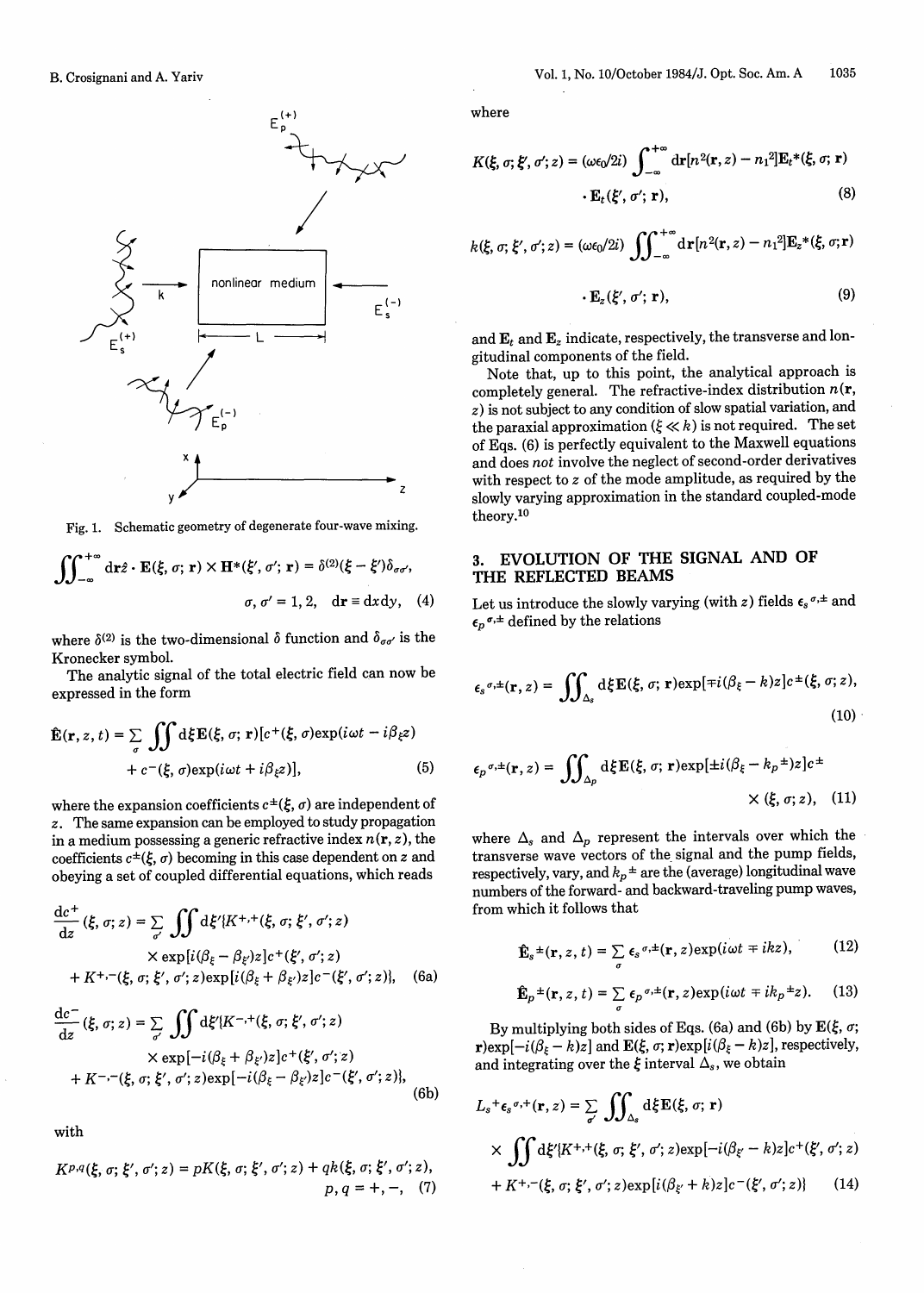and

$$
L_s^- \epsilon_s \sigma_r^-(\mathbf{r}, z) = \sum_{\sigma'} \iint_{\Delta_s} d\xi \mathbf{E}(\xi, \sigma; \mathbf{r})
$$
  
 
$$
\times \iint d\xi' \{K^{-,+}(\xi, \sigma; \xi', \sigma'; z) \exp[-i(\beta_{\xi'} + k)z]c^{+}(\xi', \sigma'; z)
$$
  
+ 
$$
K^{-,-}(\xi, \sigma; \xi', \sigma'; z) \exp[i(\beta_{\xi'} - k)z]c^{-}(\xi', \sigma'; z)], \quad (15)
$$

where (see Appendix A)

$$
L_s^{\pm} = (\partial/\partial z) \pm (i/2k)\nabla_r^2 \pm \dots, \qquad (16)
$$

the second- and higher-order terms on the right-hand side being negligible in the paraxial limit.

In order to maintain an analytical description that is not too complicated, we have to resort now to the paraxial approximation; this allows us to neglect in Eqs. (2) the terms containing  $\xi_x/\beta_{\xi}$  and  $\xi_y/\beta_{\xi}$ . If we also assume that the signal field is initially polarized (along the  $x$  axis), the set of equations describing the evolution of  $\epsilon_s \pm (\mathbf{r}, z) = \hat{x} \cdot \epsilon_s^{-1,\pm}(\mathbf{r}, z)$  is then easily derived from Eqs. (14) and (15), which yield

$$
(\partial/\partial z)\epsilon_{s}^{+}(\mathbf{r},z) = -(ik/8\pi^{2}) \iint_{-\infty}^{+\infty} d\mathbf{r}' \iint_{\Delta_{s}} d\xi
$$
  
 
$$
\times \exp[i\xi \cdot (\mathbf{r}' - \mathbf{r})][[n^{2}(\mathbf{r}', z)/n_{1}^{2}] - 1]
$$
  
 
$$
\times {\epsilon_{s}^{+}(\mathbf{r}', z) + \exp[i(k - k_{p}^{+})z]\epsilon_{p}^{+}(\mathbf{r}', z)}
$$
  
+ 
$$
\exp(2ikz)\epsilon_{s}^{-}(\mathbf{r}', z) + \exp[i(k + k_{p}^{-})z]\epsilon_{p}^{-}(\mathbf{r}', z)]
$$
 (17)

and

$$
(\partial/\partial z)\epsilon_s^-(\mathbf{r},z) = (ik/8\pi^2)\iint_{-\infty}^{+\infty} d\mathbf{r}' \int_{\Delta_s} d\xi
$$
  
 
$$
\times \exp[i\xi \cdot (\mathbf{r}' - \mathbf{r})][n^2(\mathbf{r}',z)/n_1^2] - 1]
$$
  
 
$$
\times {\epsilon_s}^-(\mathbf{r}',z) + \exp[i(k-k_p^-)z] \epsilon_p^-(\mathbf{r}',z)
$$
  
 
$$
+ \exp(-2ikz)\epsilon_s^+(\mathbf{r}',z) + \exp[-i(k+k_p^+)z] \epsilon_p^+(\mathbf{r}',z)],
$$
  
(18)

where  $\epsilon_p^+(\mathbf{r}, z) \equiv \hat{x} \cdot \epsilon_p^{\mathbf{1}, \pm}(\mathbf{r}, z)$ .

We shall now assume that the optical Kerr effect is responsible for the process of four-wave mixing and write, accordingly,

$$
n(\mathbf{r}, z) = n_1 + n_2 |\hat{E}(\mathbf{r}, z, t)|^2, \tag{19}
$$

where  $n_2$  is the nonlinear refractive-index constant of the medium and where, recalling Eqs. (1), (12), and (13),

$$
|E(\mathbf{r}, z, t)|^2 = |\epsilon_s|^2 + |\epsilon_s|^2 + |\epsilon_p|^2 + |\epsilon_p|^2 + |\epsilon_p|^2 + |\epsilon_p|^2 + |\epsilon_p|^2 + |\epsilon_p|^2 + |\epsilon_p|^2 + |\epsilon_p|^2 + |\epsilon_p|^2 + |\epsilon_p|^2 + |\epsilon_p|^2 + |\epsilon_p|^2 + |\epsilon_p|^2 + |\epsilon_p|^2 + |\epsilon_p|^2 + |\epsilon_p|^2 + |\epsilon_p|^2 + |\epsilon_p|^2 + |\epsilon_p|^2 + |\epsilon_p|^2 + |\epsilon_p|^2 + |\epsilon_p|^2 + |\epsilon_p|^2 + |\epsilon_p|^2 + |\epsilon_p|^2 + |\epsilon_p|^2 + |\epsilon_p|^2 + |\epsilon_p|^2 + |\epsilon_p|^2 + |\epsilon_p|^2 + |\epsilon_p|^2 + |\epsilon_p|^2 + |\epsilon_p|^2 + |\epsilon_p|^2 + |\epsilon_p|^2 + |\epsilon_p|^2 + |\epsilon_p|^2 + |\epsilon_p|^2 + |\epsilon_p|^2 + |\epsilon_p|^2 + |\epsilon_p|^2 + |\epsilon_p|^2 + |\epsilon_p|^2 + |\epsilon_p|^2 + |\epsilon_p|^2 + |\epsilon_p|^2 + |\epsilon_p|^2 + |\epsilon_p|^2 + |\epsilon_p|^2 + |\epsilon_p|^2 + |\epsilon_p|^2 + |\epsilon_p|^2 + |\epsilon_p|^2 + |\epsilon_p|^2 + |\epsilon_p|^2 + |\epsilon_p|^2 + |\epsilon_p|^2 + |\epsilon_p|^2 + |\epsilon_p|^2 + |\epsilon_p|^2 + |\epsilon_p|^2 + |\epsilon_p|^2 + |\epsilon_p|^2 + |\epsilon_p|^2 + |\epsilon_p|^2 + |\epsilon_p|^2 + |\epsilon_p|^2 + |\epsilon_p|^2 + |\epsilon_p|^2 + |\epsilon_p|^2 + |\epsilon_p|^2 + |\epsilon_p|^2 + |\epsilon_p|^2 + |\epsilon_p|^2 + |\epsilon_p|^2 + |\epsilon_p|^2 + |\epsilon_p|^2 + |\epsilon_p|^2 + |\epsilon_p|^2 + |\epsilon_p|^2 + |\epsilon_p|^2 + |\epsilon_p|^2 + |\epsilon_p|^2 + |\epsilon_p|^2 + |\epsilon_p|^2 + |\epsilon_p|^2 + |\epsilon_p|^2 + |\epsilon_p|^2 + |\epsilon_p|^2 + |\epsilon_p|^2 + |\epsilon_p|^2 + |\epsilon_p|^2 + |\epsilon_p|^2 + |\epsilon_p|^2 + |\epsilon_p|^2 + |\epsilon_p|^2 + |\epsilon_p|^2 + |\epsilon_p|^2 + |\epsilon_p|^2 + |\epsilon_p|^2 + |\epsilon_p|^2 + |\epsilon_p|^2 + |\epsilon_p|^2 + |\epsilon_p|^2 + |\epsilon_p|^2 + |\epsilon_p|^2 + |\epsilon_p|^2 + |\epsilon_p|^2 + |\epsilon_p|^2 + |\epsilon_p|^2 + |\epsilon_p|^2 + |\epsilon_p|^2 + |\epsilon_p|^2 + |\epsilon_p|^2 + |\epsilon_p|^2 + |\epsilon_p|^2 + |\epsilon_p|^2 + |\epsilon_p|^2 + |\epsilon_p|^2 + |\epsilon_p|^2 + |\epsilon_p|^2 + |\epsilon_p|^2
$$

[in writing Eq. (20) we have taken advantage of the hypothesis that  $|E_{pz}|^2 \ll |E_{px}|^2$  and that  $|E_{py}|^2 \ll |E_{px}|^2$ . By inserting Eq. (19) into Eqs. (17) and (18) and by keeping on the right-hand sides of the resulting equations only the terms that do not contain any fast z dependence of the kind  $exp(\pm 2ikz)$ ,  $exp[\pm 2i(k_p + k_p - z]$ , or  $exp[i(k \pm k_p + z)]$ , and by allowing for a small phase mismatach  $\Delta k = k_p - k_p + o f$  the pump waves, we finally get

$$
(\partial/\partial z)\epsilon_s^+(\mathbf{r},z) = (-ia/4\pi^2)\iint_{-\infty}^{+\infty} d\mathbf{r}' \iint_{\Delta_s} d\xi
$$
  
\n
$$
\times \exp[i\xi \cdot (\mathbf{r}' - \mathbf{r})][2[|\epsilon_p + (\mathbf{r}',z)|^2]
$$
  
\n
$$
+ |\epsilon_p - (\mathbf{r}',z)|^2 |\epsilon_s + (\mathbf{r}',z)
$$
  
\n
$$
+ [2|\epsilon_s - (\mathbf{r}',z)|^2 + |\epsilon_s + (\mathbf{r}',z)|^2 |\epsilon_s + (\mathbf{r}',z)
$$
  
\n
$$
+ 2 \exp(i\Delta kz)\epsilon_p - (\mathbf{r}',z)\epsilon_p + (\mathbf{r}',z)\epsilon_s - (\mathbf{r}',z)], \qquad (21)
$$

where we have set  $a = kn_2/n_1$ , a perfectly analogous equation holding true for  $\epsilon_s$ , provided that one performs on the right-hand side of Eq. (21) the change  $+ \rightarrow -, - \rightarrow +$ , and a  $\rightarrow -a$ .

By inspecting Eq. (21), we recognize that if the quantities  $\lbrack \epsilon_p^{\pm}(\mathbf{r}', z) \rbrack^2$  and  $\epsilon_p^{\mathrm{-}}(\mathbf{r}', z) \epsilon_p^{\mathrm{+}}(\mathbf{r}', z)$  do not contain, as a function of r', spatial frequencies outside the interval  $\Delta_s$ , the right-hand side of Eq. (21) consists of a space Fourier transform followed by the inverse operation, so that, in this case, one can write (assuming that  $|\epsilon_s^{\pm}|^2 \ll |\epsilon_p^{\pm}|^2$ )

$$
(\partial/\partial z)\epsilon_{s}^{+}(\mathbf{r},z) = -2ia[|\epsilon_{p}^{+}(\mathbf{r},z)|^{2} + |\epsilon_{p}^{-}(\mathbf{r},z)|^{2}]\epsilon_{s}^{+}(\mathbf{r},z) - 2ia \exp(i\Delta kz)\epsilon_{p}^{-}(\mathbf{r},z)\epsilon_{p}^{+}(\mathbf{r},z)\epsilon_{s}^{-*}(\mathbf{r},z).
$$
 (22)

An analogous expression, obtained by performing the changes specified above is valid for  $\epsilon_s$ .

Note that, if we assume that

$$
\epsilon_p^{+}(\mathbf{r}, z) = \exp(-i\xi^{+} \cdot \mathbf{r})f_p^{+}(\mathbf{r}, z),
$$
  
\n
$$
\epsilon_p^{-}(\mathbf{r}, z) = \exp(i\xi^{-} \cdot \mathbf{r})f_p^{-}(\mathbf{r}, z),
$$
\n(23)

where  $\xi^{\pm 2} = k^2 - k_p^{\pm 2}$  and where the  $f_p^{\pm}(\mathbf{r}, z)$  are slowly varying functions (the ideal case of exactly contradirectional plane-wave pump waves corresponding to  $f_p$ <sup>+</sup> constant and  $\xi^+ = \xi^-$ , the above conditions require, in particular, that  $\Delta \xi$  $=\xi^{-} - \xi^{+}$  not lie outside  $\Delta_{s}$ .

## 4. EVOLUTION OF THE PUMP BEAMS

The set consisting of Eq. (22) and of the analogous one for  $\epsilon_s$ needs, in order to be solved, to be supplemented with the equations describing the evolution of the pump beams. With a procedure completely analogous to that leading to Eq. (22) and under the same hypotheses, it is possible to show that  $f_p^+({\bf r}, z)$  obeys the equation

$$
L_p + f_p + (\mathbf{r}, z) = -ia[|f_p + (\mathbf{r}, z)|^2 + 2|f_p - (\mathbf{r}, z)|^2]f_p + (\mathbf{r}, z),
$$
\n(24)

where

$$
L_p{}^+ = (\partial/\partial z) + [(\xi^+ / k_p{}^+) \cdot \nabla_r]. \tag{25}
$$

The equation obeyed by  $f_p^-(\mathbf{r}, z)$  is obtainable with the usual changes, provided that one writes

$$
L_p^- = (\partial/\partial z) + [(\xi^-/k_p^-) \cdot \nabla_{\mathbf{r}}] \tag{26}
$$

Equations (24) and (25) and the analogous equations for  $\epsilon_s$ and  $f_p$ <sup>-</sup> completely describe the process of four-wave mixing. However, it is evident that the equations for  $f_p$ <sup>+</sup> and  $f_p$ <sup>-</sup> can often be most conveniently rewritten, in view of the boundary conditions imposed on them, in coordinate systems that have one of their axes (say,  $z'$  and  $z''$ ) aligned with the vectors ( $\xi^+$ ,  $k_p$ <sup>+</sup>) and ( $\xi$ <sup>-</sup>,  $k_p$ <sup>-</sup>), respectively. If one refers, for example, to Eq. (24), one can achieve the rewriting by passing from the umprimed coordinate system characterized by the three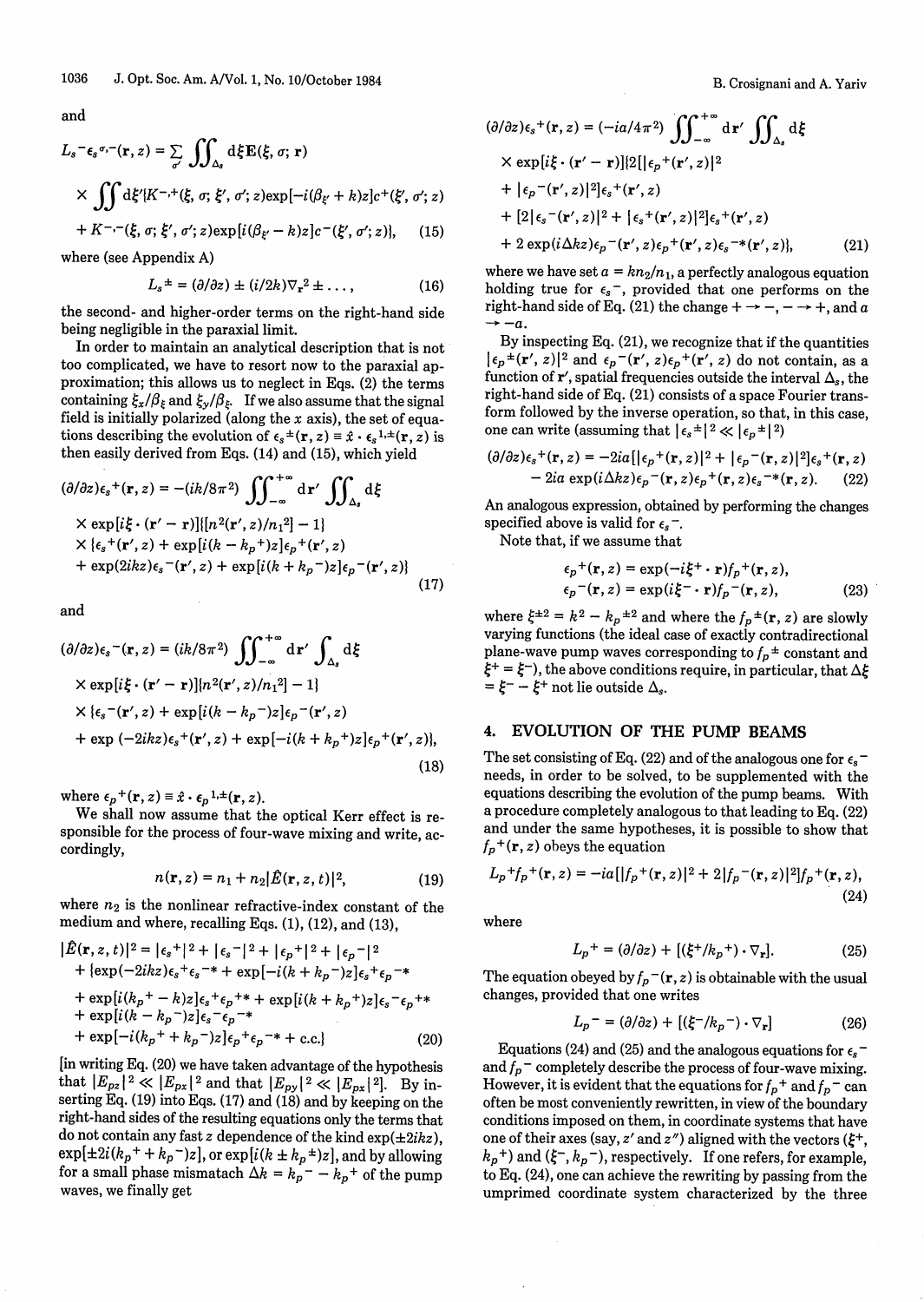#### B. Crosignani and A. Yariv

mutually orthogonal unit vectors  $\hat{e}_x$ ,  $\hat{e}_y$ , and  $\hat{e}_z$  to one described by the unit vectors  $\hat{e}_{x'}$ ,  $\hat{e}_{y'}$ , and  $\hat{e}_{z'}$  by means of the change of variables

$$
x' = x(\hat{e}_{x'} \cdot \hat{e}_x) + y(\hat{e}_{x'} \cdot \hat{e}_y) + z(\hat{e}_{x'} \cdot \hat{e}_z),
$$
  
\n
$$
y' = x(\hat{e}_{y'} \cdot \hat{e}_x) + y(\hat{e}_{y'} \cdot \hat{e}_y) + z(\hat{e}_{y'} \cdot \hat{e}_z),
$$
  
\n
$$
z' = x(\hat{e}_{z'} \cdot \hat{e}_x) + y(\hat{e}_{z'} \cdot \hat{e}_y) + z(\hat{e}_{z'} \cdot \hat{e}_z),
$$
 (27)

provided that  $\hat{e}_{z'}$  fulfills the conditions

$$
\hat{e}_{z'}\cdot\hat{e}_x=\xi_x+\kappa,\quad \hat{e}_{z'}\cdot\hat{e}_y=\xi_y+\kappa,\quad \hat{e}_{z'}\cdot\hat{e}_z=k_p+\kappa.
$$
\n(28)

A relation completely similar to Eqs. (28) is valid for the double-primed variables referring to the equation describing  $f_p^-$ ,  $\hat{e}_{z''}$  being in this case determined by the conditions

$$
\hat{e}_{z''} \cdot \hat{e}_x = \xi_x - /k, \quad \hat{e}_{z''} \cdot \hat{e}_y = \xi_y - /k, \quad \hat{e}_{z''} \cdot \hat{e}_z = k_p - /k. \tag{29}
$$

In these coordinate systems, the equations describing the evolution of  $f^+$  and  $f_p^-$  become

$$
(\partial/\partial z')f_p + (\mathbf{r}', z')= -ia[|f_p + (\mathbf{r}', z')|^2 + 2|f_p - (\mathbf{r}', z')|^2]f_p + (\mathbf{r}', z') \quad (30)
$$

and

$$
(\partial/\partial z'')f_p^{-}(\mathbf{r}'', z'')= ia[2|f_p^{+}(\mathbf{r}'', z'')|^{2} + |f_p^{-}(\mathbf{r}'', z'')|^{2}]f_p^{-}(\mathbf{r}'', z'').
$$
 (31)

## 5. INFLUENCE OF PHASE MISMATCH BETWEEN THE PUMP WAVES

If we assume that the two pump beams are represented by plane waves, Eqs. (30) and (31) can be integrated immediately to give

$$
f_p^{+}(\mathbf{r}', z') \equiv f_p^{+}(z')
$$
  
=  $\exp[-ia(I^+ + 2I^-)z']f_p^{+}(z' = 0)$  (32)

and

$$
f_p^{-}(\mathbf{r}'', z'') \equiv f_p^{-}(z'')
$$
  
=  $\exp[ia(2I^+ + I^-)(z'' - L)]f_p^{-}(z'' = L),$  (33)

where *L* is the interaction length of the pump waves,  $I^+$  =  $|f_p+(z'=0)|^2$ , and  $I = |f_p-(z''=L)|^2$ . Equations (32) and  $(33)$  allow us, by means of Eqs.  $(27)$ - $(29)$ , to deduce the relation

$$
\exp(i\Delta kz)\epsilon_p^-(\mathbf{r},z)\epsilon_p^+(\mathbf{r},z) = \exp[-ia(2I^+ + I^-)L
$$
  
+ 
$$
(i\delta\xi \cdot \mathbf{r}) + i\delta kz]f_p^+(z' = 0)f_p^-(z'' = L), \quad (34)
$$

where

$$
\delta \xi = \xi^{-}[1 + (a/k)(2I^{+} + I^{-})] - \xi^{+}[1 + (a/k)(I^{+} + 2I^{-})]
$$
\n(35)

and

$$
\delta k = k_p - [1 + (a/k)(2I^+ + I^-)] - k_p + [1 + (a/k)(I^+ + 2I^-)].
$$
\n(36)

By inserting Eqs.  $(32)-(34)$  into Eq.  $(22)$  and into the analogous equation for  $\epsilon_s^-$ , we finally obtain in the paraxial approximation

$$
(\partial/\partial z)\epsilon_s^+({\bf r},z) = -iB\epsilon_s^+({\bf r},z) - iD({\bf r})\exp(i\delta kz)\epsilon_s^{-*}({\bf r},z),
$$
  

$$
(\partial/\partial z)\epsilon_s^{-*}({\bf r},z) = -iB\epsilon_s^{-*}({\bf r},z)
$$

$$
-iD^*(\mathbf{r})\exp(-i\delta kz)\epsilon_s^+(\mathbf{r},z),\qquad(37)
$$

where

$$
B = 2a(I^{+} + I^{-}),
$$
  
\n
$$
D(\mathbf{r}) = 2a \exp[-ia(2I^{+} + I^{-})L + (i\delta\xi \cdot \mathbf{r})]
$$
  
\n
$$
\times f_{p}^{+}(z' = 0)f_{p}^{-(z'' = L)}.
$$
\n(38)

The set of Eqs. (37) can be easily integrated, and its solution, which obeys the boundary conditions  $\epsilon_s^+({\bf r}, z = 0)$  =  $\epsilon_s^+(\mathbf{r}, 0)$  and  $\epsilon_s^-(\mathbf{r}, z = L) = 0$ , reads

$$
\epsilon_s^+(\mathbf{r}, z) = \exp(-iBz + i\alpha z)
$$
  
 
$$
\times \frac{\gamma^2 \cos[\gamma(L-z)] + i\alpha \gamma \sin[\gamma(L-z)]}{\gamma^2 \cos(\gamma L) + i\alpha \sin(\gamma L)} \epsilon_s^+(\mathbf{r}, 0), \quad (39)
$$
  
\n
$$
\epsilon_s^{-*}(\mathbf{r}, z) = -i \exp(-iBz - i\alpha z)
$$

$$
\times \frac{\sin[\gamma(z-L)]}{\gamma \cos(\gamma L) + i\alpha \sin(\gamma L)} D^*(\mathbf{r}) \epsilon_s^+(\mathbf{r}, 0), \quad (40)
$$

with  $\alpha = \delta k/2$  and  $\gamma = (|D|^2 + \alpha^2)^{1/2}$ . In particular, at  $z = 0$ we obtain

$$
\epsilon_s^{-}(\mathbf{r},0) = -iD(\mathbf{r}) \frac{\sin(\gamma L)}{\gamma \cos(\gamma L) + i\alpha \sin(\gamma L)} \epsilon_s^{+\ast}(\mathbf{r},0),\tag{41}
$$

which shows that the influence of the phase mismatch ( $\delta k \neq$ 0) on the phase-conjugation process consists of both a reduction in its efficiency,

$$
R = \frac{|\epsilon_s - (\mathbf{r}, 0)|^2}{|\epsilon_s + (\mathbf{r}, 0)|^2} = \frac{|D|^2}{|D|^2 + \alpha^2}
$$
  
 
$$
\times \frac{\tan^2[(|D|^2 + \alpha^2)^{1/2}L]}{1 + [\alpha^2/(|D|^2 + \alpha^2)]\tan^2[(|D|^2 + \alpha^2)^{1/2}L]},
$$
 (42)

and the appearance of a phase factor  $exp(i\delta\xi \cdot \mathbf{r})$  that alters the phase of the reflected signal  $\epsilon_s$ <sup>-</sup>(**r**, 0) and thus deteriorates the fidelity of the process.

The power-reflection coefficient *R* formally coincides with that worked out for ideal degenerate four-wave mixing $11$ (plane-wave signal and pump beams, no phase mismatch) in the presence of wavelength detuning (see Fig. 2), provided that one identifies  $\kappa$  with  $|D|$  and  $\Psi$  with  $\delta kL/2\pi$ .



Fig. 2. Power reflectivity  $R$  versus normalized wavelength detuning  $\Psi$  for several values of the nonlinear gain  $\vert \kappa \vert L$  (after Ref. 11).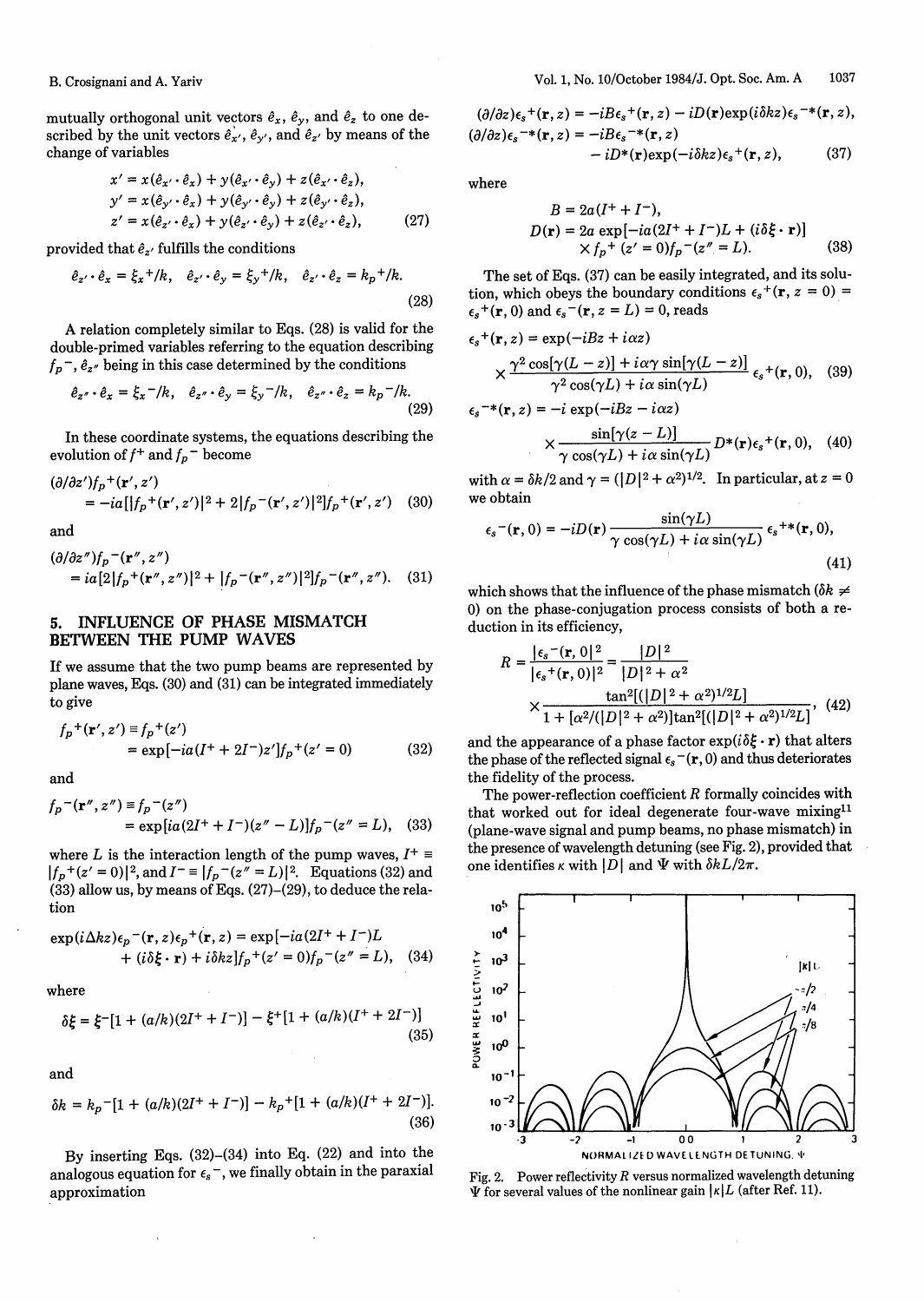## 6. SPATIAL COHERENCE OF THE REFLECTED SIGNAL

In the above considerations, the electric field has been assumed to be perfectly deterministic. However, it is to be expected that, in practical situations, both the pump and the signal waves will exhibit some degree of randomness, so that the description in the above sections concerns only the single realization of the electric field, which is actually a stochastic variable. Accordingly, the meaningful quantity is not  $\epsilon_s$ <sup>-</sup>(r, 0) itself but rather its mutual coherence function  $\Gamma(\mathbf{r}, \mathbf{r}')$ , defined as

$$
\Gamma(\mathbf{r}, \mathbf{r}') = \langle \epsilon_s^-(\mathbf{r}, 0) \epsilon_s^{-*}(\mathbf{r}', 0) \rangle, \tag{43}
$$

where the angular brackets stand for an ensemble average over its possible realizations or, in stationary situations, for time average over an interval that is long compared with the typical time scale of fluctuations.

In order to be able to evaluate explicitly the expression appearing in Eq. (43), we assume a simple, nearly collinear geometry in which the pump, the signal, and the reflected beams overlap almost completely. Furthermore, we suppose that the spatial incoherence of the pump waves is associated with a randomly varying position-dependent phase, that is,  $f_p^+(r, z = 0) = (I^+)^{1/2} \exp[i\phi_p^+(r)], f_p^-(r, z = L) = (I^-)^{1/2}$  $\exp[i\phi_p^-(\mathbf{r})]$ , an assumption apt to represent the behavior of<br>an amplitude-stabilized laser field. The signal field is written in the form  $\epsilon_s^+({\bf r}, 0) = \exp[i\phi_s({\bf r})]S({\bf r})$ , where  $\phi_s({\bf r})$  represents both the intrinsic phase fluctuations of the source and those resulting, for example, from its passage through a random medium (the distortions of which are to be corrected by the phase-conjugation process).

In the paraxial approximation, with a procedure similar to the one followed in the previous section, it is easy to obtain

$$
\epsilon_{s}^{\text{(-)}}(\mathbf{r},\,0) = -i \, \exp[-ia(2I^{+} + I^{-})L] \exp[i\phi_{p}^{+}(\mathbf{r}) + i\phi_{p}^{-}(\mathbf{r})] \times \tan[2a(I^{+}I^{-})^{1/2}L] \exp[-i\phi_{s}(\mathbf{r})] S^{*}(\mathbf{r}) \qquad (44)
$$

and

$$
\Gamma(\mathbf{r}, \mathbf{r}') = \tan^2[2a(I^+I^-)^{1/2}L] \times \langle \exp[i\phi_p^+(\mathbf{r}) + i\phi_p^-(\mathbf{r}) - i\phi_s(\mathbf{r})] \times \exp[-i\phi_p^+(\mathbf{r}') - i\phi_p^-(\mathbf{r}')] + i\phi_s(\mathbf{r}')]/S^*(\mathbf{r})S(\mathbf{r}').
$$
\n(45)

If we assume that the signal and the pump fields are generated by the same laser source and indicate with  $\Psi(\mathbf{r})$  the extra phase fluctuation of the signal resulting from its passage through a random medium, then, supposing that all the mutual time delays of the various beams are short compared with the coherence time of the source, we can write  $\phi_p^+({\bf r})$  =  $\phi_p^{\text{--}}(\mathbf{r}) \equiv \phi(\mathbf{r}), \phi_s(\mathbf{r}) = \phi(\mathbf{r}) + \Psi(\mathbf{r}).$  Since  $\phi(\mathbf{r})$  and  $\Psi(\mathbf{r})$  are statistically independent, we finally obtain

$$
\Gamma(\mathbf{r}, \mathbf{r}') = \tan^2[2a\eta^2(I^+I^-)^{1/2}L] \langle \exp[i\phi(\mathbf{r}) - i\phi(\mathbf{r}')] \rangle_L
$$
  
×  $\langle \exp[i\Psi(\mathbf{r}') - i\Psi(\mathbf{r})] \rangle_M S^*(\mathbf{r}) S(\mathbf{r}'),$  (46)

where  $\langle \ldots \rangle_L$  and  $\langle \ldots \rangle_M$  indicate the averaging operations over the fluctuations of the laser source and of the random medium, respectively, crossed by the signal before impinging upon the nonlinear medium in which phase conjugation takes place.

Equation (46) implies that  $\Gamma(\mathbf{r}, \mathbf{r}')$  goes to zero whenever **r - r'l** exceeds the smallest value between the transverse coherence length of the laser and the typical correlation scale of the random medium. This length sets the largest transverse dimension of the signal beam over which a good- fidelity phase conjugation can be achieved.

## APPENDIX A

After multiplying both sides of Eqs. (6a) and (6b) by  $E(\xi, \sigma;$  $\mathbf{r})\exp[-i(\beta_{\xi}-k)z]$  and  $\mathbf{E}(\xi,\sigma;\mathbf{r})\exp[i(\beta_{\xi}-k)z]$ , respectively, and by integrating over the interval  $\Delta_s$  we obtain, on the left-hand sides,

$$
\iint_{\Delta_s} d\xi \mathbf{E}(\xi, \sigma; \mathbf{r}) \exp[\mp i(\beta_{\xi} - k)z] d\varepsilon^{\pm}(\xi, \sigma; z)/dz
$$
  
=  $(\partial/\partial z) \iint_{\Delta_s} d\xi \mathbf{E}(\xi, \sigma; \mathbf{r}) \exp[\mp i(\beta_{\xi} - k)z] c^{\pm}(\xi, \sigma; z)$   
 $\pm i \iint_{\Delta_s} d\xi (\beta_{\xi} - k) \mathbf{E}(\xi, \sigma; \mathbf{r}) \exp[\mp i(\beta_{\xi} - k)z] c^{\pm}(\xi, \sigma; z),$  (A1)

which, taking advantage of the expansion

$$
\beta_{\xi} - k = (k^2 - \xi^2)^{1/2} - k \approx k - \xi^2/2k + \dots
$$
  
=  $-\xi^2/2k + \dots$ , (A2)

can be written in the form

$$
(\partial/\partial z)\epsilon_s \sigma^{\mu} = (i/2) \int_{\Delta_s} d\xi (\xi^2/k) \mathbf{E}(\xi, \sigma; \mathbf{r})
$$
  
×  $\exp[\mp i(\beta_{\xi} - k)z]c^{\pm}(\xi, \sigma; z) + ... =$   
×  $(\partial/\partial z)\epsilon_s \sigma^{\mu} \pm (i/2k)\nabla_{\mathbf{r}}^2 \epsilon_s \sigma^{\mu} + ... = L_s^{\mu} \epsilon_s \sigma^{\mu}$  (A3)

## ACKNOWLEDGMENTS

B. Crosignani gratefully acknowledges many helpful discusthe National Science Foundation and by the U.S. Office of Naval Research.

\* On leave from Fondazione Ugo Bordoni, Roma, Italy.

## **REFERENCES**

- 1. See, for example, A. Yariv, "Phase-conjugate optics and real time holography," IEEE J. Quantum Electron. QE-14, 650-660 (1978).
- 2. A. Yariv, "On transmission and recovery of three-dimension image information in optical waveguides," J. Opt. Soc. Am. 66, 301-306 (1976).
- 3. R. Hellwarth, "Theory of phase-conjugation by four-wave mixing in a waveguide," IEEE J. Quantum Electron. QE-14, 101-109 (1979).<br>4. B. Crosignani, "Self-induced nonlinear effects in optical fibers:
- a unified approach," in New Directions in Guided Waves and *Coherent Optics,* D. Ostrowsky and E. Spitz, eds. (Nijhoff, The Hague, 1984).
- 5. R. Trebino and A. E. Siegman, "Phase-conjugate reflection at arbitrary angles using TEM<sub>00</sub> pump beams,"  $\text{Opt.}$  Commun. 32, 1–4 (1980).<br>6. E. Bochove, "Theory of phase conjugation by degenerate four-
- wave mixing using spatially varying pump beams," J. Opt. Soc. Am. 73, 1330-1342 (1983).
- 7. T. Wilson and L. Solymar, "Two-dimensional coupled differential equations for degenerate four-wave mixing," Appl. Phys. Lett. 38, 669-670 (1981).